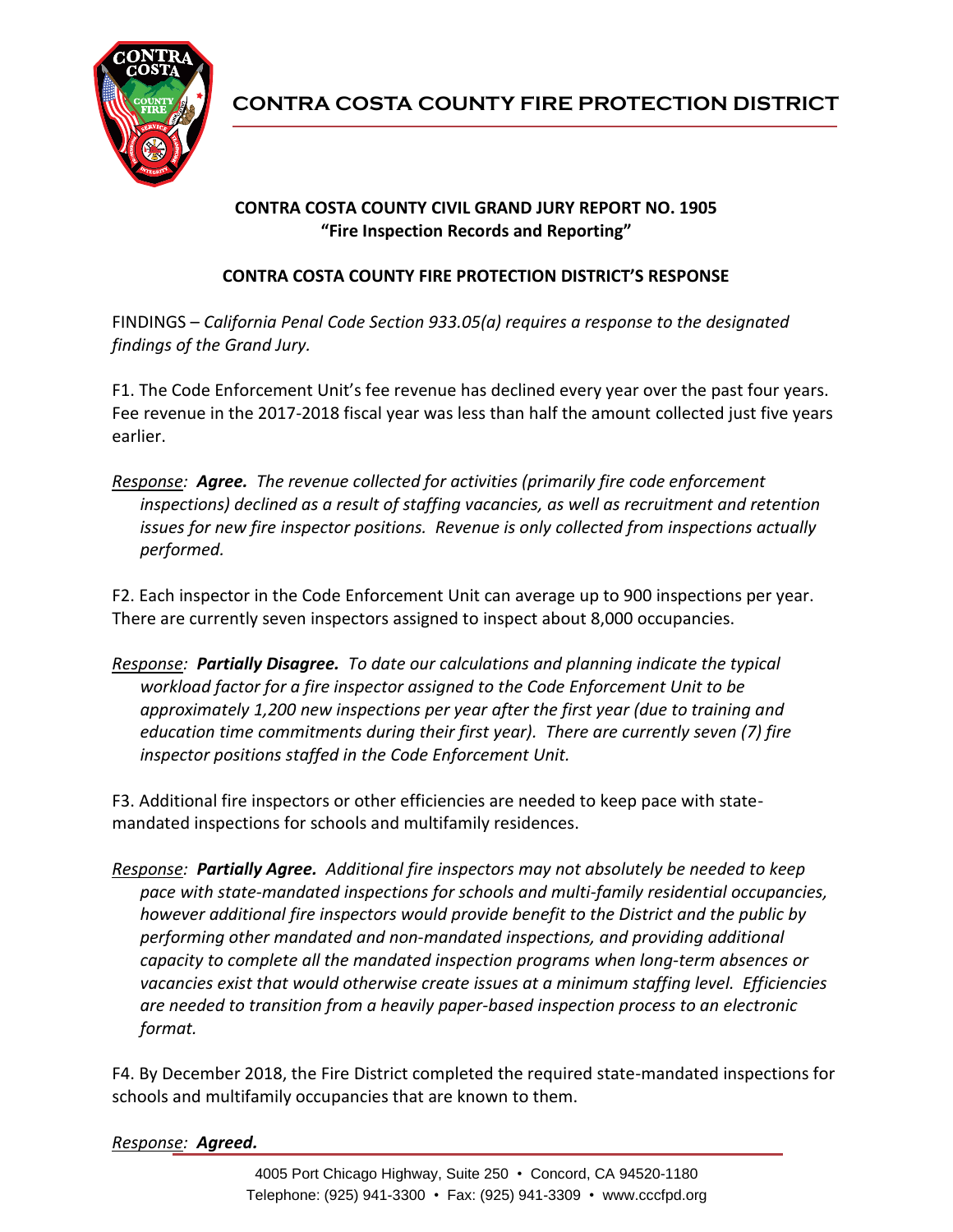F5. The Fire District has not consistently performed all the state-mandated annual fire inspections for schools or multifamily residences in prior years.

*Response: Agree. Similar to other fire prevention bureaus the staffing, recruitment, and retention of personnel impacted the ability to complete all state-mandated inspections in prior years.*

F6. There is no evidence that the public was informed of potential impacts of the fiscal crisis on state-mandated fire inspections prior to the media reporting in June 2018.

*Response: Partially Agree. A formal reporting mechanism to the Board of Directors specifically addressing state-mandated inspections was not implemented prior to 2019. Bi-monthly reports on fire prevention bureau activity are provided to the Advisory Fire Commission at their regularly scheduled public meetings and fire prevention productivity reports were provided to the Board of Directors in the Fire Chief's report from 2010 through 2013.* 

F7. The current RMS system used for processing fire inspections requires that inspectors use paper forms in the field and manually enter data into the RMS once they return to the office.

## *Response: Agree.*

F8. The Fire District does not have a formal audit process to confirm the accuracy and completeness of RMS data.

*Response: Partially Disagree. The District did initiate an audit process to confirm the accuracy of RMS data related to occupancies in 2018.*

RECOMMENDATIONS – *California Penal Code Section 933.05(b) requires a response to the designated recommendations of the Grand Jury.*

R1. The Fire District Board of Directors should consider directing the Fire Chief to evaluate the current staffing needs of the Code Enforcement Unit and confirm it has the staffing needed to complete the state-mandated annual inspections for schools and multifamily residences (currently about 8,000) by December 31, 2019.

*Response: The recommendation has been implemented. The Fire Chief has directed the Fire Marshal to evaluate the current staffing model of the Fire Prevention Bureau and determine the level of staffing necessary to complete all mandated inspection programs, as well as completing other inspection programs and inspections of other occupancies considered to be best practices within the industry.*